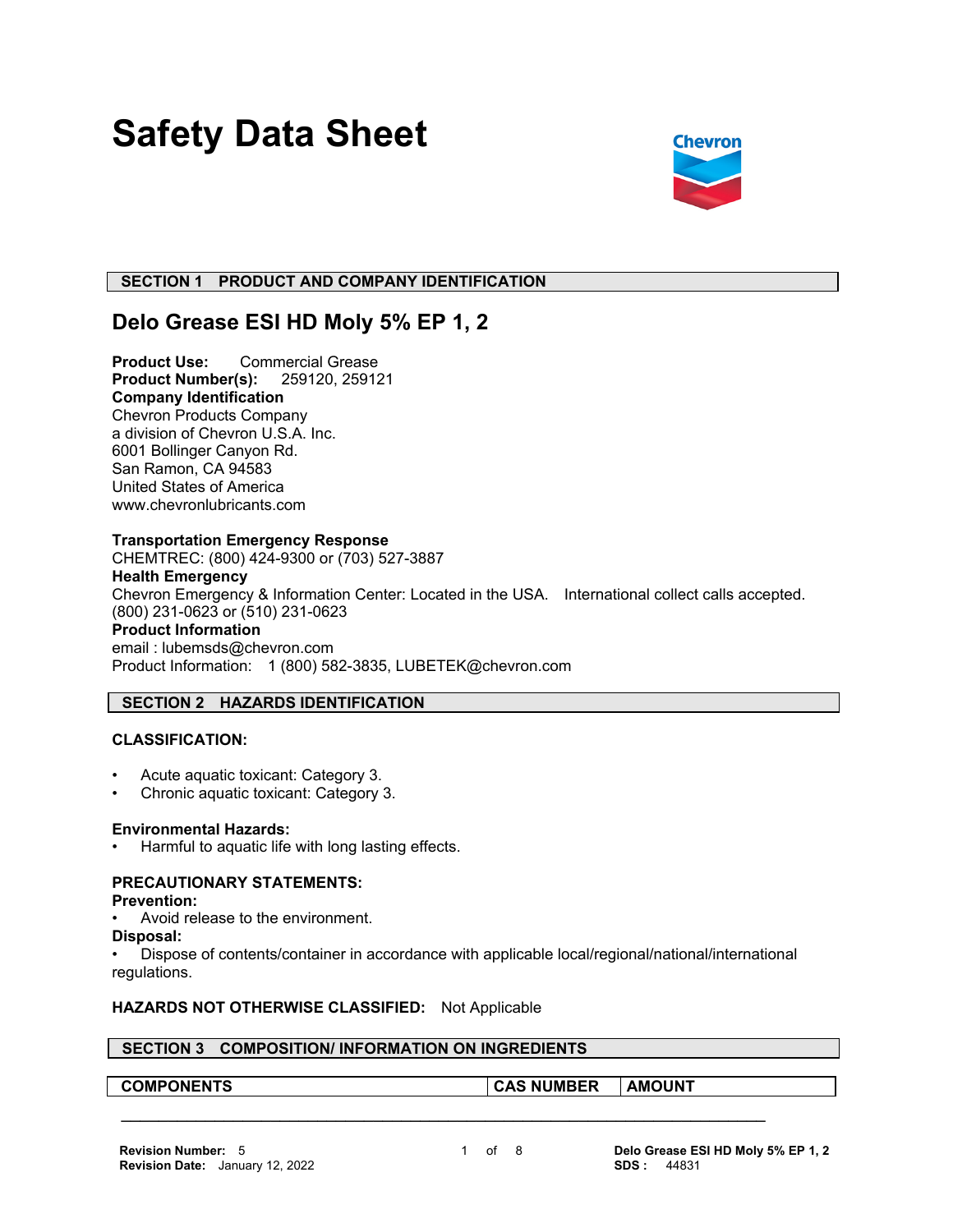| Highly refined mineral oil (C15 - C50)           | Mixture    | 60 - 80 %weight    |
|--------------------------------------------------|------------|--------------------|
| Phosphorodithioic acid, mixed O,O-bis(iso-Bu and | 68457-79-4 | $1 - 5$ % weight   |
| pentyl) esters, zinc salts                       |            |                    |
| Molybdenum disulphide                            | 1317-33-5  | 1 - 5 % weight     |
| Distillates (petroleum), hydrotreated middle     | 64742-46-7 | $1 - 5$ % weight   |
| Phosphoric acid ester, amine salt                | Mixture    | $0.1 - 1$ % weight |

# **SECTION 4 FIRST AID MEASURES**

#### **Description of first aid measures**

**Eye:** No specific first aid measures are required. As a precaution, remove contact lenses, if worn, and flush eyes with water.

**Skin:** Wash skin with water immediately and remove contaminated clothing and shoes. Get medical attention if any symptoms develop. To remove the material from skin, use soap and water. Discard contaminated clothing and shoes or thoroughly clean before reuse.

**Ingestion:** No specific first aid measures are required. Do not induce vomiting. As a precaution, get medical advice.

**Inhalation:** No specific first aid measures are required. If exposed to excessive levels of material in the air, move the exposed person to fresh air. Get medical attention if coughing or respiratory discomfort occurs.

#### **Most important symptoms and effects, both acute and delayed IMMEDIATE HEALTH EFFECTS**

**Eye:** Not expected to cause prolonged or significant eye irritation.

**Skin:** Skin contact may cause drying or defatting of the skin. Symptoms may include pain, itching, discoloration, swelling, and blistering. High-Pressure Equipment Information: Accidental high-velocity injection under the skin of materials of this type may result in serious injury. Seek medical attention at once should an accident like this occur. The initial wound at the injection site may not appear to be serious at first; but, if left untreated, could result in disfigurement or amputation of the affected part.

 Contact with the skin is not expected to cause an allergic skin response. Not expected to be harmful to internal organs if absorbed through the skin.

**Ingestion:** Not expected to be harmful if swallowed.

**Inhalation:** Not expected to be harmful if inhaled. Contains a petroleum-based mineral oil. May cause respiratory irritation or other pulmonary effects following prolonged or repeated inhalation of oil mist at airborne levels above the recommended mineral oil mist exposure limit. Symptoms of respiratory irritation may include coughing and difficulty breathing.

# **DELAYED OR OTHER HEALTH EFFECTS:** Not classified

# **Indication of any immediate medical attention and special treatment needed**

**Note to Physicians:** In an accident involving high-pressure equipment, this product may be injected under the skin. Such an accident may result in a small, sometimes bloodless, puncture wound. However, because of its driving force, material injected into a fingertip can be deposited into the palm of the hand. Within 24 hours, there is usually a great deal of swelling, discoloration, and intense throbbing pain. Immediate treatment at a surgical emergency center is recommended.

# **SECTION 5 FIRE FIGHTING MEASURES**

**EXTINGUISHING MEDIA:** Use water fog, foam, dry chemical or carbon dioxide (CO2) to extinguish flames.

 **\_\_\_\_\_\_\_\_\_\_\_\_\_\_\_\_\_\_\_\_\_\_\_\_\_\_\_\_\_\_\_\_\_\_\_\_\_\_\_\_\_\_\_\_\_\_\_\_\_\_\_\_\_\_\_\_\_\_\_\_\_\_\_\_\_\_\_\_\_**

# **PROTECTION OF FIRE FIGHTERS:**

**Fire Fighting Instructions:** This material will burn although it is not easily ignited. See Section 7 for proper handling and storage. For fires involving this material, do not enter any enclosed or confined fire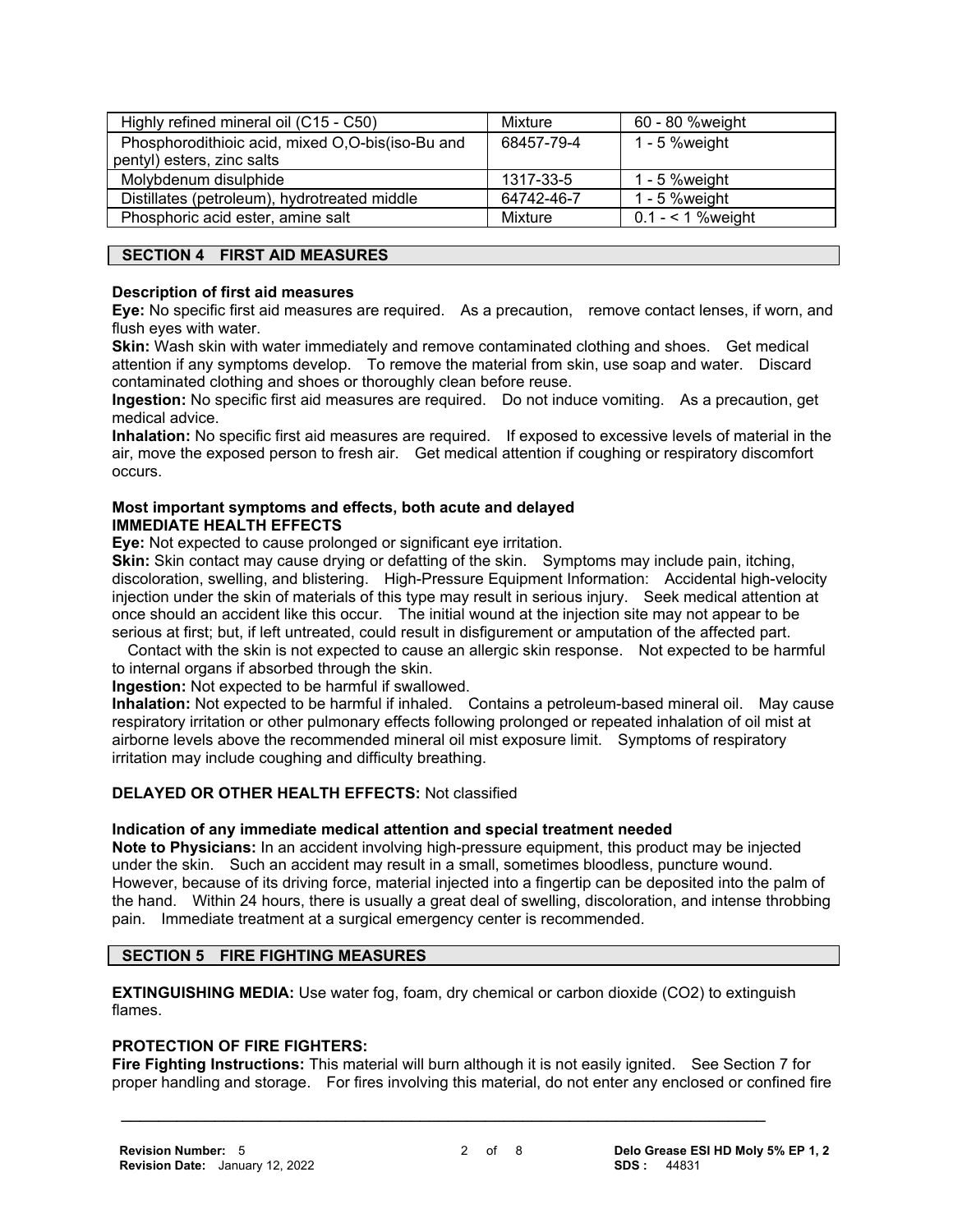space without proper protective equipment, including self-contained breathing apparatus. **Combustion Products:** Highly dependent on combustion conditions. A complex mixture of airborne solids, liquids, and gases including carbon monoxide, carbon dioxide, and unidentified organic compounds will be evolved when this material undergoes combustion. Combustion may form oxides of: Lithium, Sulfur, Zinc, Phosphorus, Molybdenum, Boron, Nitrogen.

# **SECTION 6 ACCIDENTAL RELEASE MEASURES**

**Protective Measures:** Eliminate all sources of ignition in vicinity of spilled material.

**Spill Management:** Clean up spills immediately, observing precautions in Exposure Controls/Personal Protection section. Stop the source of the release if you can do it without risk. Contain release to prevent further contamination of soil, surface water or groundwater. Clean up spill as soon as possible, observing precautions in Exposure Controls/Personal Protection. Use appropriate techniques such as applying non-combustible absorbent materials or pumping. Where feasible and appropriate, remove contaminated soil. Place contaminated materials in disposable containers and dispose of in a manner consistent with applicable regulations.

**Reporting:** Report spills to local authorities and/or the U.S. Coast Guard's National Response Center at (800) 424-8802 as appropriate or required.

# **SECTION 7 HANDLING AND STORAGE**

**General Handling Information:** Avoid contaminating soil or releasing this material into sewage and drainage systems and bodies of water.

**Precautionary Measures:** Do not get in eyes, on skin, or on clothing. Wash thoroughly after handling. Keep out of the reach of children.

**Static Hazard:** Electrostatic charge may accumulate and create a hazardous condition when handling this material. To minimize this hazard, bonding and grounding may be necessary but may not, by themselves, be sufficient. Review all operations which have the potential of generating and accumulating an electrostatic charge and/or a flammable atmosphere (including tank and container filling, splash filling, tank cleaning, sampling, gauging, switch loading, filtering, mixing, agitation, and vacuum truck operations) and use appropriate mitigating procedures.

**Container Warnings:** Container is not designed to contain pressure. Do not use pressure to empty container or it may rupture with explosive force. Empty containers retain product residue (solid, liquid, and/or vapor) and can be dangerous. Do not pressurize, cut, weld, braze, solder, drill, grind, or expose such containers to heat, flame, sparks, static electricity, or other sources of ignition. They may explode and cause injury or death. Empty containers should be completely drained, properly closed, and promptly returned to a drum reconditioner or disposed of properly.

#### **SECTION 8 EXPOSURE CONTROLS/PERSONAL PROTECTION**

#### **GENERAL CONSIDERATIONS:**

Consider the potential hazards of this material (see Section 2), applicable exposure limits, job activities, and other substances in the work place when designing engineering controls and selecting personal protective equipment. If engineering controls or work practices are not adequate to prevent exposure to harmful levels of this material, the personal protective equipment listed below is recommended. The user should read and understand all instructions and limitations supplied with the equipment since protection is usually provided for a limited time or under certain circumstances.

# **ENGINEERING CONTROLS:**

Use in a well-ventilated area.

#### **PERSONAL PROTECTIVE EQUIPMENT**

**Eye/Face Protection:** No special eye protection is normally required. Where splashing is possible, wear safety glasses with side shields as a good safety practice.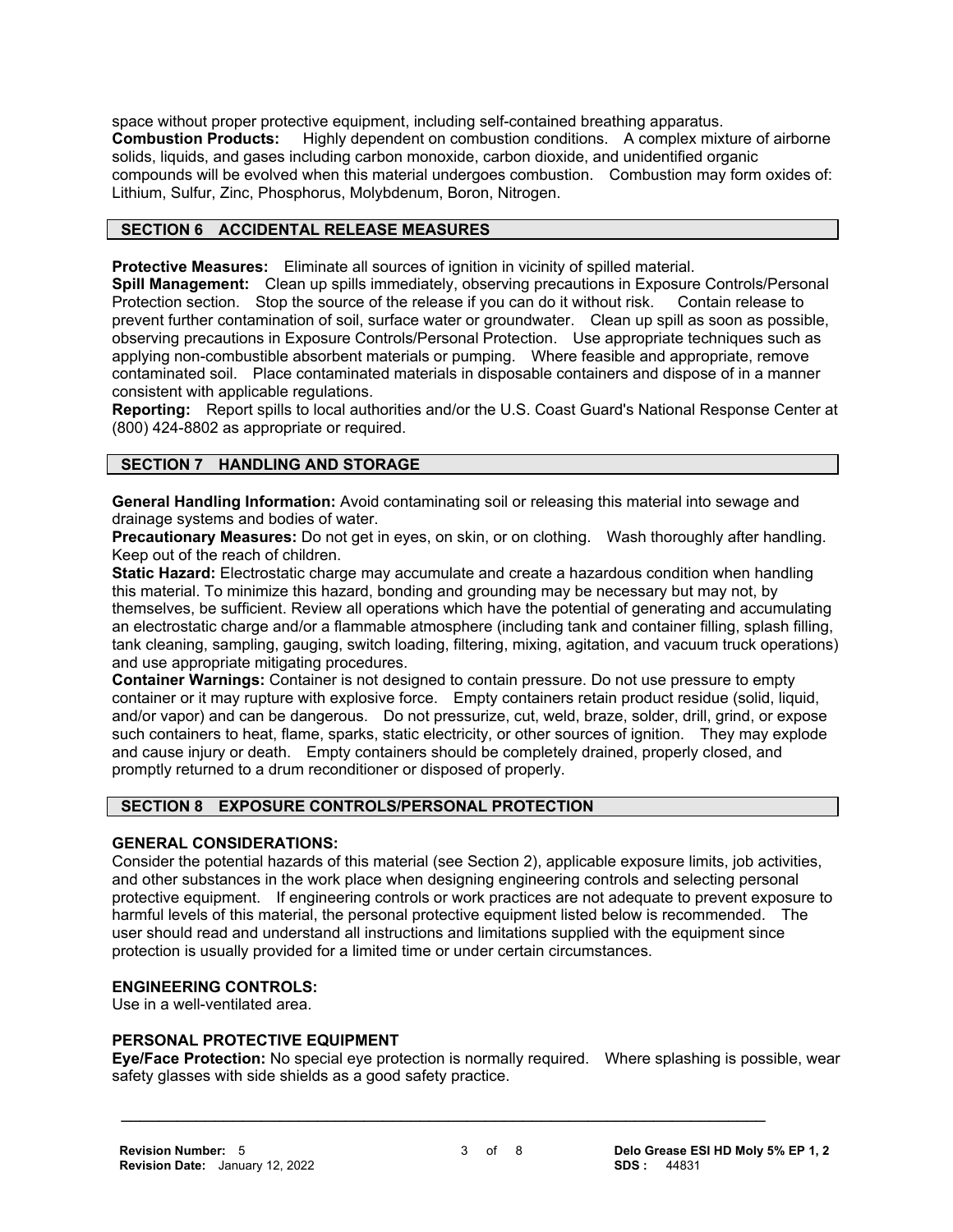**Skin Protection:** Wear protective clothing to prevent skin contact. Selection of protective clothing may include gloves, apron, boots, and complete facial protection depending on operations conducted. Suggested materials for protective gloves include: Neoprene, Nitrile Rubber, Silver Shield, Viton. **Respiratory Protection:** No respiratory protection is normally required.

If user operations generate an oil mist, determine if airborne concentrations are below the occupational exposure limit for mineral oil mist. If not, wear an approved respirator that provides adequate protection from the measured concentrations of this material. For air-purifying respirators use a particulate cartridge.

Use a positive pressure air-supplying respirator in circumstances where air-purifying respirators may not provide adequate protection.

#### **Occupational Exposure Limits:**

| <b>Component</b>                                | Agency       | Form                   | <b>TWA</b>            | <b>STEL</b> | <b>Ceiling</b> | <b>Notation</b> |
|-------------------------------------------------|--------------|------------------------|-----------------------|-------------|----------------|-----------------|
| Highly refined mineral oil<br>$(C15 - C50)$     | <b>ACGIH</b> |                        | $5 \text{ mg/m}$      | 10 $mg/m3$  |                |                 |
| Highly refined mineral oil<br>$(C15 - C50)$     | OSHA Z-1     |                        | $5 \text{ mg/m}$ 3    |             |                |                 |
| Molybdenum disulphide                           | <b>ACGIH</b> | Inhalable<br>fraction  | 10 mg/m $3$           |             |                |                 |
| Molybdenum disulphide                           | <b>ACGIH</b> | Respirable<br>fraction | $0.50$ mg/m $3$       |             |                |                 |
| Molybdenum disulphide                           | OSHA Z-1     | Total dust             | $15 \text{ mg/m}$     | $-$         |                | $-$             |
| Molybdenum disulphide                           | OSHA Z-1     |                        | $5 \text{ mg/m}$ 3    | $-$         | --             | --              |
| Distillates (petroleum),<br>hydrotreated middle | <b>ACGIH</b> | Inhalable<br>fraction  | $5 \,\mathrm{mq/m}$ 3 | --          |                | --              |

Consult local authorities for appropriate values.

# **SECTION 9 PHYSICAL AND CHEMICAL PROPERTIES**

**Attention: the data below are typical values and do not constitute a specification.**

**Color:** Black to grey **Physical State:** Semi-solid **Odor:** Petroleum odor **Odor Threshold:** No data available **pH:** Not Applicable **Vapor Pressure:** No data available **Vapor Density (Air = 1):** No data available **Initial Boiling Point:** No data available **Solubility:** Soluble in hydrocarbon solvents; insoluble in water. **Freezing Point:** Not Applicable **Melting Point:** No data available **Density:** No data available **Viscosity:** 22 mm2/s @ 100°C (212°F) (Minimum) **Evaporation Rate:** No data available **Decomposition temperature:** No data available **Octanol/Water Partition Coefficient:** No data available **FLAMMABLE PROPERTIES: Flammability (solid, gas):** Not Applicable **Flashpoint:** (Cleveland Open Cup) 204 °C (399 °F) (Minimum) **Autoignition:** No data available **Flammability (Explosive) Limits (% by volume in air):** Lower: Not Applicable Upper: Not

Applicable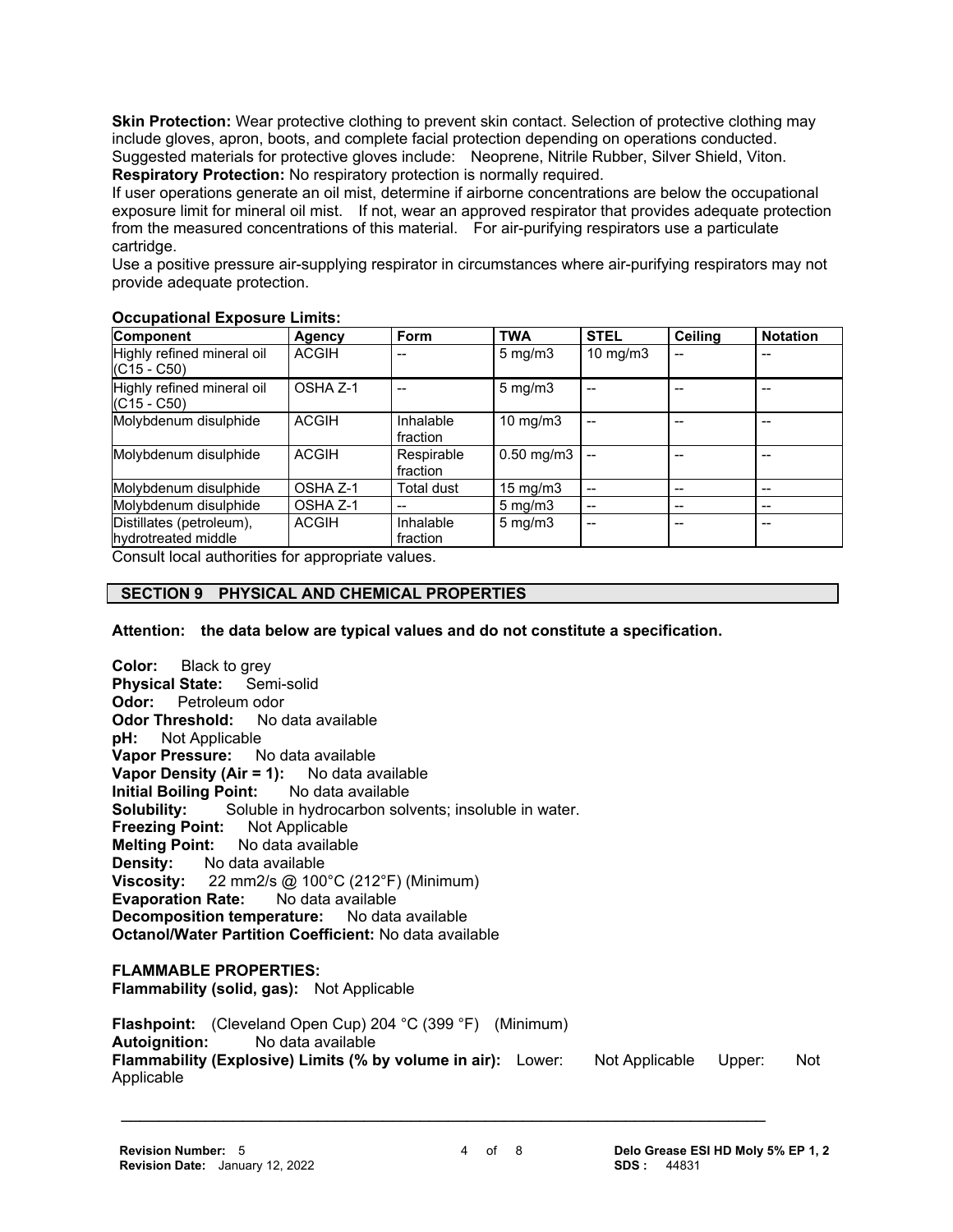#### **SECTION 10 STABILITY AND REACTIVITY**

**Reactivity:** May react with strong acids or strong oxidizing agents, such as chlorates, nitrates, peroxides, etc.<br>Chemical Stability:

This material is considered stable under normal ambient and anticipated storage and handling conditions of temperature and pressure.

**Incompatibility With Other Materials: Not applicable Hazardous Decomposition Products: Alkyl Mercapta** 

Alkyl Mercaptans (Elevated temperatures), Hydrogen Sulfide (Elevated temperatures)

**Hazardous Polymerization:** Hazardous polymerization will not occur.

# **SECTION 11 TOXICOLOGICAL INFORMATION**

#### **Information on toxicological effects**

**Serious Eye Damage/Irritation:** The material is not considered an eye irritant. The product has not been tested. The statement is based on evaluation of data for similar materials.

**Skin Corrosion/Irritation:** The material is not considered a skin irritant. The product has not been tested. The statement is based on evaluation of data for similar materials.

**Skin Sensitization:** The material is not considered a skin sensitizer. The product has not been tested. The statement is based on evaluation of data for similar materials or product components.

**Acute Dermal Toxicity:** The material is not considered a dermal toxicant. The product has not been tested. The statement is based on evaluation of data for similar materials.

**Acute Oral Toxicity:** The material is not considered an oral toxicant. The product has not been tested. The statement is based on evaluation of data for similar materials.

**Acute Inhalation Toxicity:** The material is not considered an inhalation toxicant. The product has not been tested. The statement is based on evaluation of data for similar materials or product components. **Acute Toxicity Estimate:** Not Determined

**Germ Cell Mutagenicity:** The material is not considered a mutagen. The product has not been tested. The statement is based on evaluation of data for similar materials or product components.

**Carcinogenicity:** The material is not considered a carcinogen. The product has not been tested. The statement is based on evaluation of data for similar materials or product components.

**Reproductive Toxicity:** The material is not considered a reproductive toxicant. The product has not been tested. The statement is based on evaluation of data for similar materials or product components.

**Specific Target Organ Toxicity - Single Exposure:** The material is not considered a target organ toxicant (single exposure). The product has not been tested. The statement is based on evaluation of data for similar materials or product components.

**Specific Target Organ Toxicity - Repeated Exposure:** The material is not considered a target organ toxicant (repeated exposure). The product has not been tested. The statement is based on evaluation of data for similar materials or product components.

**Aspiration Hazard:** The material is not considered an aspiration hazard.

#### **ADDITIONAL TOXICOLOGY INFORMATION:**

 This product contains petroleum base oils which may be refined by various processes including severe solvent extraction, severe hydrocracking, or severe hydrotreating. None of the oils requires a cancer warning under the OSHA Hazard Communication Standard (29 CFR 1910.1200). These oils have not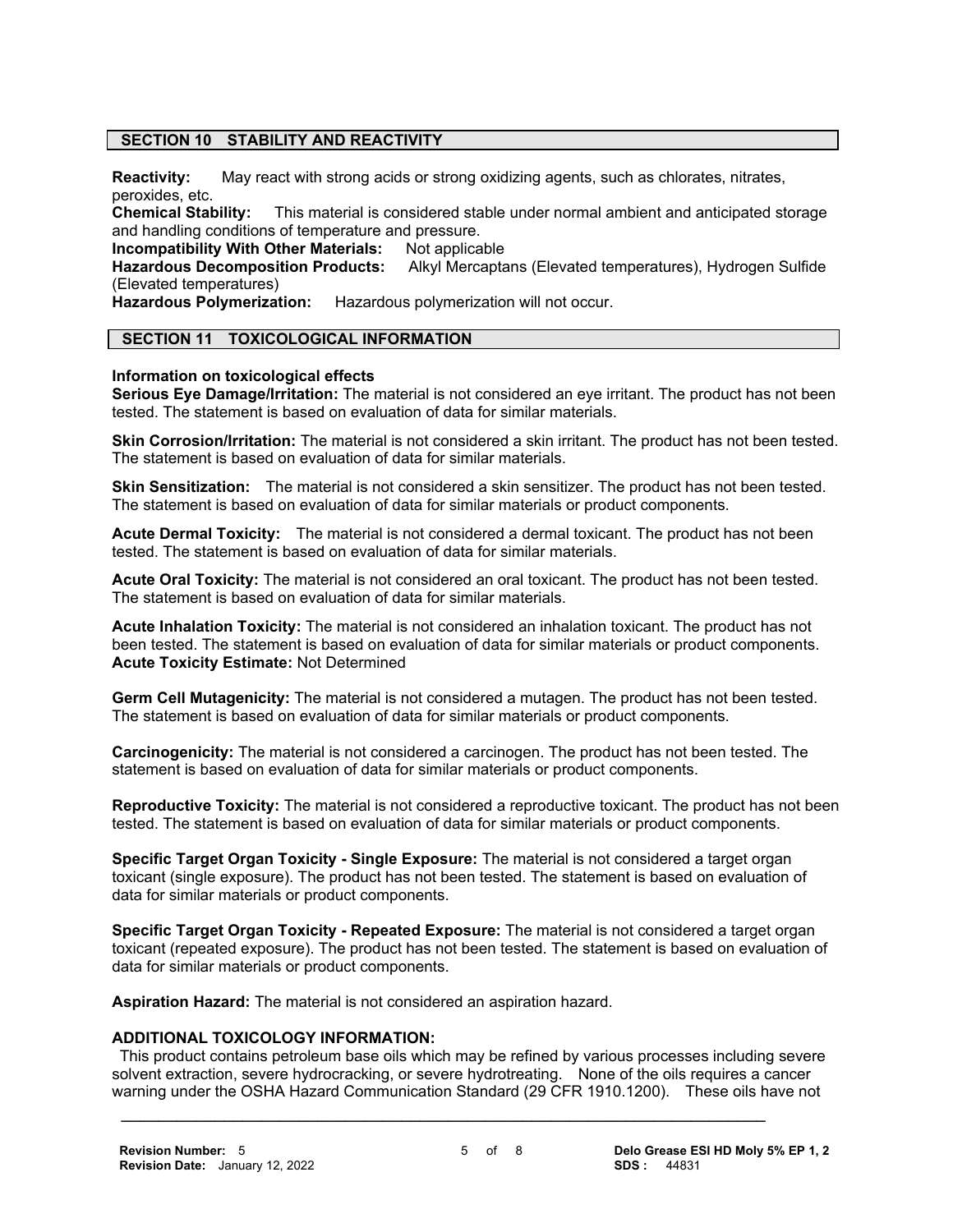been listed in the National Toxicology Program (NTP) Annual Report nor have they been classified by the International Agency for Research on Cancer (IARC) as; carcinogenic to humans (Group 1), probably carcinogenic to humans (Group 2A), or possibly carcinogenic to humans (Group 2B).

 These oils have not been classified by the American Conference of Governmental Industrial Hygienists (ACGIH) as: confirmed human carcinogen (A1), suspected human carcinogen (A2), or confirmed animal carcinogen with unknown relevance to humans (A3).

#### **SECTION 12 ECOLOGICAL INFORMATION**

#### **ECOTOXICITY**

This material is expected to be harmful to aquatic organisms and may cause long-term adverse effects in the aquatic environment.

The product has not been tested. The statement has been derived from the properties of the individual components.

#### **MOBILITY**

No data available.

# **PERSISTENCE AND DEGRADABILITY**

This material is not expected to be readily biodegradable. The product has not been tested. The statement has been derived from the properties of the individual components.

#### **POTENTIAL TO BIOACCUMULATE**

Bioconcentration Factor: No data available. Octanol/Water Partition Coefficient: No data available

# **SECTION 13 DISPOSAL CONSIDERATIONS**

Use material for its intended purpose or recycle if possible. Oil collection services are available for used oil recycling or disposal. Place contaminated materials in containers and dispose of in a manner consistent with applicable regulations. Contact your sales representative or local environmental or health authorities for approved disposal or recycling methods.

# **SECTION 14 TRANSPORT INFORMATION**

The description shown may not apply to all shipping situations. Consult 49CFR, or appropriate Dangerous Goods Regulations, for additional description requirements (e.g., technical name) and modespecific or quantity-specific shipping requirements.

**DOT Shipping Description:** NOT REGULATED AS HAZARDOUS MATERIAL UNDER 49 CFR

**IMO/IMDG Shipping Description:** NOT REGULATED AS DANGEROUS GOODS FOR TRANSPORT UNDER THE IMDG CODE

**ICAO/IATA Shipping Description:** NOT REGULATED AS DANGEROUS GOODS FOR TRANSPORT UNDER ICAO

**Transport in bulk according to Annex II of MARPOL 73/78 and the IBC code:** Not applicable

#### **SECTION 15 REGULATORY INFORMATION**

#### **EPCRA 311/312 CATEGORIES:** Not applicable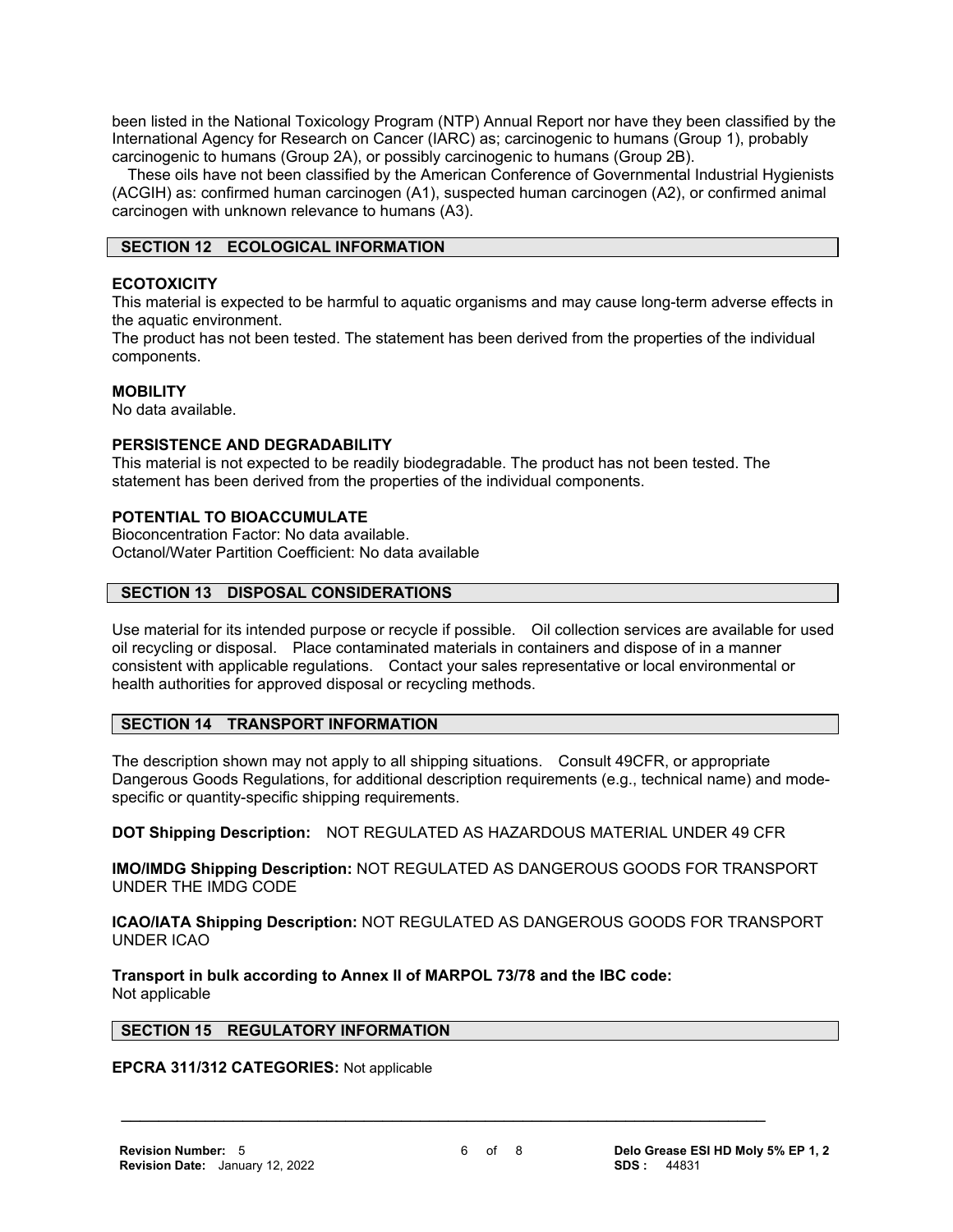#### **REGULATORY LISTS SEARCHED:**

| 01-1=IARC Group 1    | 05=MA RTK        |
|----------------------|------------------|
| 01-2A=IARC Group 2A  | 06=NJ RTK        |
| 01-2B=IARC Group 2B  | 07=PA RTK        |
| 02=NTP Carcinogen    | $08-1=TSCA 5(e)$ |
| 03=EPCRA 313         | 08-2=TSCA 12(b)  |
| 04=CA Proposition 65 |                  |

The following components of this material are found on the regulatory lists indicated. Distillates (petroleum), hydrotreated middle 01-1, 02, 05, 07 Molybdenum disulphide 05 Phosphorodithioic acid, mixed O,O-bis(iso-Bu and 03, 06, 07 pentyl) esters, zinc salts

#### **CHEMICAL INVENTORIES:**

All components comply with the following chemical inventory requirements: AIIC (Australia), DSL (Canada), IECSC (China), PICCS (Philippines), TSCA (United States).

One or more components does not comply with the following chemical inventory requirements: KECI (Korea).

#### **NEW JERSEY RTK CLASSIFICATION:**

Under the New Jersey Right-to-Know Act L. 1983 Chapter 315 N.J.S.A. 34:5A-1 et. seq., the product is to be identified as follows: PETROLEUM OIL (Grease)

# **SECTION 16 OTHER INFORMATION**

**NFPA RATINGS:** Health: 0 Flammability: 1 Reactivity: 0

HMIS RATINGS: Health: 0 Flammability: 1 Reactivity: 0 (0-Least, 1-Slight, 2-Moderate, 3-High, 4-Extreme, PPE:- Personal Protection Equipment Index recommendation, \*- Chronic Effect Indicator). These values are obtained using the guidelines or published evaluations prepared by the National Fire Protection Association (NFPA) or the National Paint and Coating Association (for HMIS ratings).

**REVISION STATEMENT:** SECTION 02 - Environmental Classification information was modified.

SECTION 02 - Hazard Statements information was modified.

SECTION 02 - Precautionary Statements information was modified.

SECTION 03 - Composition information was modified.

SECTION 04 - First Aid - Skin information was modified.

SECTION 04 - Immediate Health Effects - Skin information was modified.

SECTION 07 - Precautionary Measures information was modified.

SECTION 08 - Occupational Exposure Limit Table information was modified.

SECTION 08 - Skin Protection information was modified.

SECTION 10 - Hazardous Decomposition Products information was modified.

SECTION 11 - Carcinogenicity information was added.

SECTION 11 - Germ Cell Mutagenicity information was added.

SECTION 11 - Reproductive Toxicity information was added.

SECTION 11 - Specific Target Organ Toxicity - Repeated Exposure information was added.

 **\_\_\_\_\_\_\_\_\_\_\_\_\_\_\_\_\_\_\_\_\_\_\_\_\_\_\_\_\_\_\_\_\_\_\_\_\_\_\_\_\_\_\_\_\_\_\_\_\_\_\_\_\_\_\_\_\_\_\_\_\_\_\_\_\_\_\_\_\_**

SECTION 11 - Specific Target Organ Toxicity - Single Exposure information was added.

SECTION 11 - Toxicological Information information was added.

SECTION 11 - Toxicological Information information was modified.